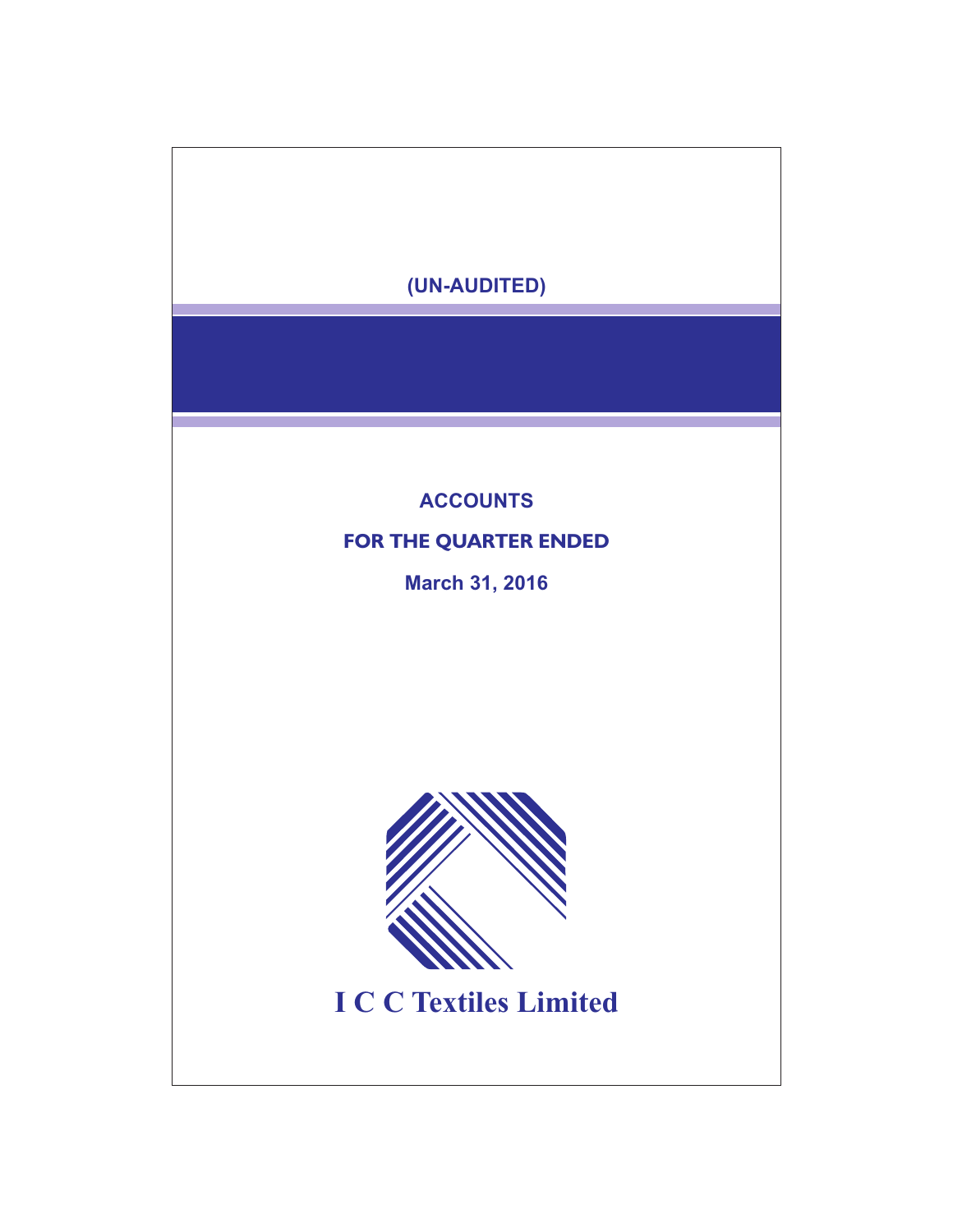# **I C C Textiles Limited**

# **DIRECTORS' REPORT TO THE MEMBERS**

On behalf of the Board of Directors, I hereby present the interim financial information of the company for the nine months ended on March 31, 2016.

The Sales decreased to Rs. 365.026 million during the period as compared to Rs. 415.840 million for the corresponding period of the previous year. The company incurred an after tax loss of Rs. 135.589 million as against an after tax loss of Rs. 99.652 million in the corresponding period resulting in loss per share of Rs. 4.52 ( Jul - Mar 2015 Rs. 3.32 ).

Although sales in Sq Meters at 60 picks increased by 1.793 million ( 23% ) i.e., from 7.704 million to 9.497 million, yet sales value reduced by Rs. 50.814 million (12%) due to depressed market conditions and change in sales pattern i.e., shifting of own fabric sales towards conversion income. Moreover, our fabric production continued to suffer badly due to scheduled and unscheduled electricity load shedding during the major portion of the reporting period. The negative impact felt by us was even more severe due to non-availability of an industrial gas connection for captive power generation. As mentioned in our previous report, we are continuing our efforts to secure a gas connection from SNGPL and the company is also working on alternate economical and competitive electrical power source including the newly available RLNG.

Our plan to consolidate company's position by repaying the banks borrowings through sponsors loans, company's operations and sale of inefficient machinery is under progress.

As always, our dedicated work force deserves appreciation for good work.

For and on behalf of the Board of Directors

Dated: April 27, 2016 Chief Executive

Lahore **SHAFIQ A. SIDDIQI**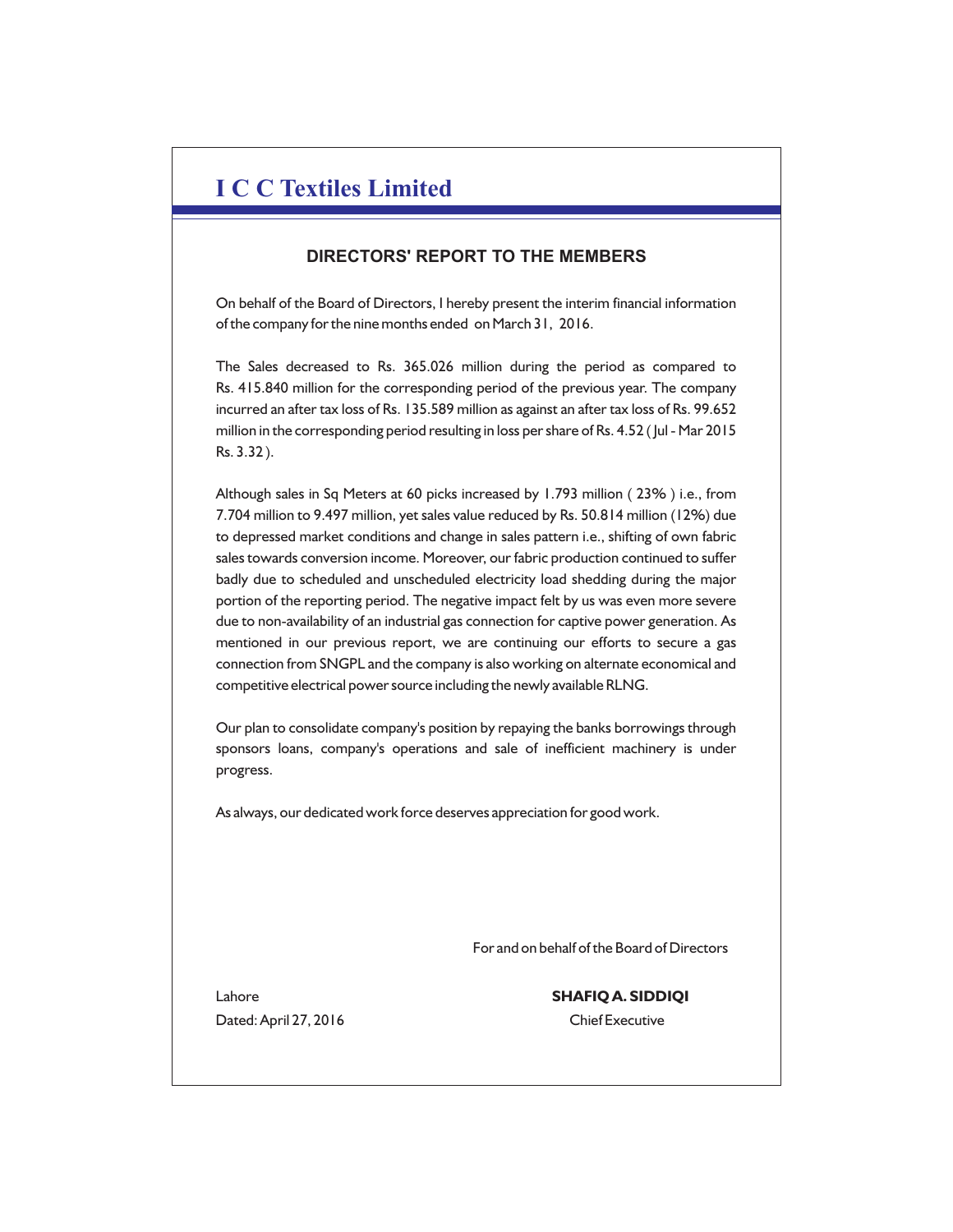| <b>BALANCE SHEET</b><br><b>AS AT MARCH 31, 2016</b>                                                                                                                                                               |                        |                                                                                                             |                                                                                                                |
|-------------------------------------------------------------------------------------------------------------------------------------------------------------------------------------------------------------------|------------------------|-------------------------------------------------------------------------------------------------------------|----------------------------------------------------------------------------------------------------------------|
|                                                                                                                                                                                                                   | <b>Note</b>            | March 31, 2016<br><b>Rupees</b>                                                                             | June 30, 2015<br><b>Rupees</b>                                                                                 |
| <b>EQUITY AND LIABILITIES</b>                                                                                                                                                                                     |                        |                                                                                                             |                                                                                                                |
| <b>SHARE CAPITAL</b><br><b>Authorised share capital</b><br>32,000,000 ordinary shares (Jun. 2015: 32,000,000)<br>of Rs. 10 each                                                                                   |                        | 320,000,000                                                                                                 | 320,000,000                                                                                                    |
| Issued, Subscribed & Paid up share capital<br>30,001,120 ordinary shares (Jun. 2015: 30,001,120)<br>of Rs.10 each fully paid in cash                                                                              |                        | 300,011,200                                                                                                 | 300,011,200                                                                                                    |
| <b>UNAPPROPRIATED LOSS</b>                                                                                                                                                                                        |                        | (750, 247, 300)<br>(450, 236, 100)                                                                          | (625, 212, 279)<br>(325, 201, 079)                                                                             |
| <b>SURPLUS ON REVALUATION OF PROPERTY,</b><br><b>PLANT AND EQUIPMENT</b>                                                                                                                                          |                        | 562,212,821                                                                                                 | 572,767,763                                                                                                    |
| <b>NON CURRENT LIABILITIES</b><br>long term financing from directors<br>Long term financing from commercial banks<br>Deferred liabilities                                                                         | 4                      | 259,319,855                                                                                                 | 228,862,462<br>45,749,597                                                                                      |
| Deferred taxation                                                                                                                                                                                                 |                        | 74,547,897<br>91,447,768<br>425,315,520                                                                     | 69,013,586<br>96,646,471<br>440,272,116                                                                        |
| <b>CURRENT LIABILITIES</b><br>Trade and other payables<br>Accrued markup<br>Short term borrowings<br>Current portion of long term liabilities                                                                     |                        | 160,356,838<br>24,868,438<br>136,600,100<br>194,266,519                                                     | 116,041,846<br>12,238,172<br>149,947,765<br>138,200,000                                                        |
| <b>CONTINGENCIES AND COMMITMENTS</b>                                                                                                                                                                              | 5                      | 516,091,895<br>1,053,384,136                                                                                | 416, 427, 783<br>1,104,266,583                                                                                 |
| <b>ASSETS</b>                                                                                                                                                                                                     |                        |                                                                                                             |                                                                                                                |
| <b>NON CURRENT ASSETS</b><br>Property, plant and equipment                                                                                                                                                        |                        | 898,989,895                                                                                                 | 928,705,541                                                                                                    |
| <b>LONG TERM LOANS AND ADVANCES</b>                                                                                                                                                                               |                        | 97,500                                                                                                      | 775,000                                                                                                        |
| <b>LONG TERM DEPOSITS AND PREPAYMENTS</b>                                                                                                                                                                         |                        | 1,629,034                                                                                                   | 1,629,034                                                                                                      |
| <b>CURRENT ASSETS</b><br>Stores, spares and loose tools<br>Stock in trade<br>Trade debts<br>Loans and advances<br>Short term prepayments and other receivables<br>Income tax refundable<br>Cash and bank balances |                        | 26,293,889<br>23,947,011<br>20,857,702<br>4,899,795<br>14,750,443<br>27,040,694<br>1,435,674<br>119,225,207 | 31,517,543<br>39,747,498<br>15, 101, 797<br>4,130,187<br>13,955,548<br>22,883,655<br>12,378,280<br>139,714,508 |
| Non-current assets classified as held for sale                                                                                                                                                                    |                        | 33,442,500<br>1,053,384,136                                                                                 | 33,442,500<br>1,104,266,583                                                                                    |
| The annexed notes form an integral part of these financial statements.<br>Lahore: Dated April 27, 2016                                                                                                            | <b>Chief Executive</b> |                                                                                                             | Director                                                                                                       |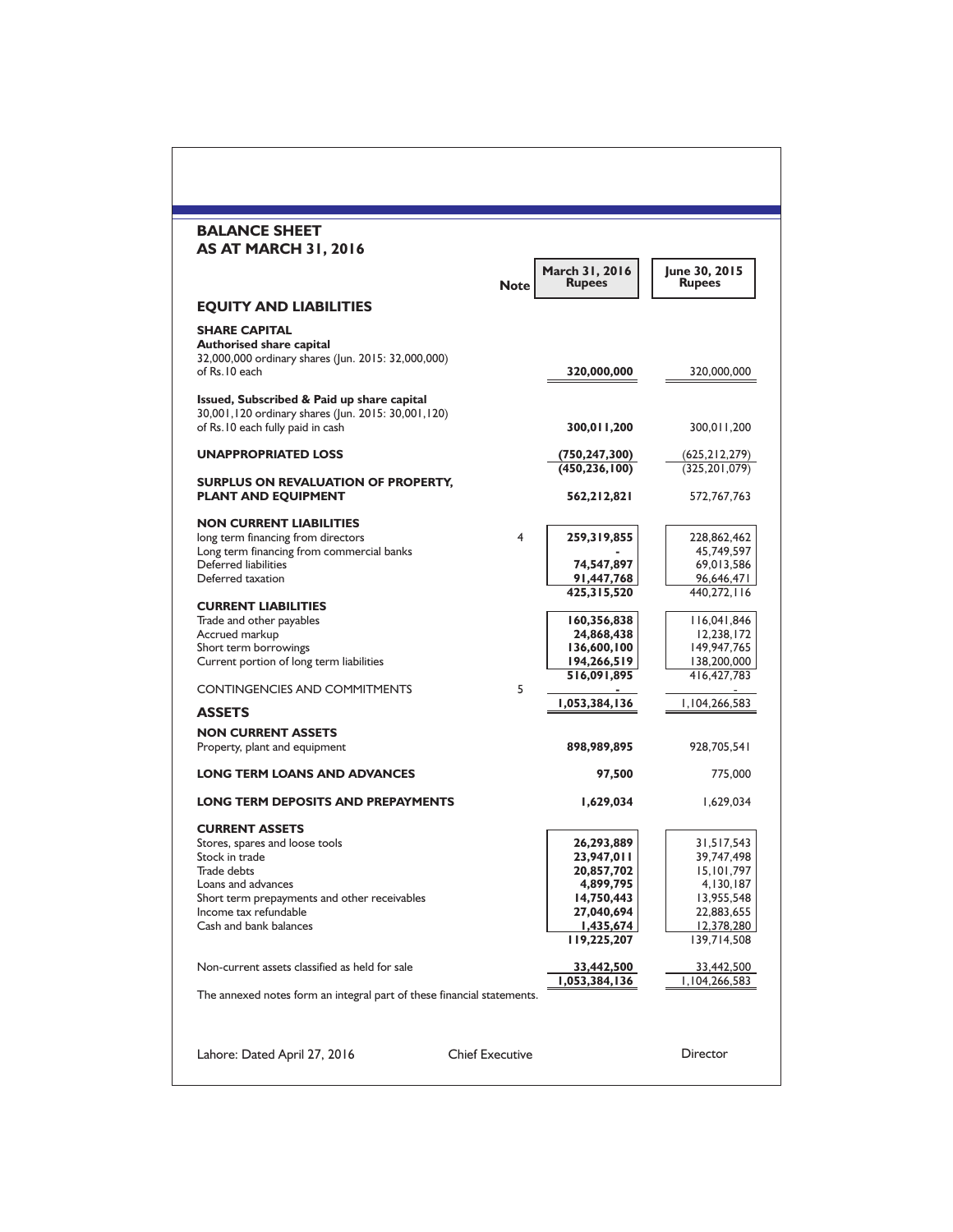## **PROFIT AND LOSS ACCOUNT FOR THE NINE MONTHS ENDED MARCH 31, 2016**

|                                           | <b>Note</b> | Jul 2015 to<br>Mar-16<br><b>Rupees</b> | Jul 2014 to<br>Mar-15<br>Rupees | Jan-Mar<br>2016<br><b>Rupees</b> | Jan-Mar<br>2015<br>Rupees |
|-------------------------------------------|-------------|----------------------------------------|---------------------------------|----------------------------------|---------------------------|
| <b>SALES</b>                              |             | 365,026,223                            | 415.839.998                     | 111,646,082                      | 141,144,616               |
| <b>COST OF SALES</b>                      |             | 463,680,892                            | 487.893.428                     | 148,938,905                      | 165,636,617               |
| <b>GROSS LOSS</b>                         |             | (98,654,669)                           | (72,053,430)                    | (37, 292, 823)                   | (24, 492, 001)            |
| <b>OPERATING EXPENSES</b>                 |             |                                        |                                 |                                  |                           |
| Distribution cost                         |             | 4,344,054                              | 8,426,846                       | 1,003,000                        | 2,604,720                 |
| Administrative expenses                   |             | 26,019,350                             | 26,785,912                      | 8,609,343                        | 8,643,986                 |
| Other operating expenses                  |             | 592,650                                | 612,727                         | 173,918                          | 175,152                   |
|                                           |             | 30,956,054                             | 35,825,485                      | 9,786,261                        | 11,423,858                |
| <b>OPERATING LOSS</b>                     |             | $(129,610,723)$ $(107,878,915)$        |                                 | (47,079,084)                     | (35, 915, 859)            |
| <b>OTHER OPERATING INCOME</b>             |             | 27,194,812                             | 51,453,087                      | 3,796                            | 26,769,757                |
|                                           |             | (102, 415, 911)                        | (56, 425, 828)                  | (47,075,288)                     | (9, 146, 102)             |
| <b>FINANCIAL COST</b>                     |             | 37,745,552                             | 49,785,651                      | 11,771,379                       | 16,266,771                |
| <b>LOSS BEFORE TAXATION</b>               |             | $(140, 161, 463)$ $(106, 211, 479)$    |                                 | (58, 846, 667)                   | (25, 412, 873)            |
| <b>TAXATION</b>                           |             | (4,571,500)                            | (6,559,098)                     | (1, 441, 708)                    | (2,918,421)               |
| <b>LOSS AFTER TAXATION</b>                |             | (135,589,963)                          | (99,652,381)                    | (57, 404, 959)                   | (22, 494, 452)            |
| <b>LOSS PER SHARE - BASIC AND DILUTED</b> | 7           | (4.52)                                 | (3.32)                          | (1.91)                           | (0.75)                    |

The annexed notes form an integral part of these financial statements.

Chief Executive Director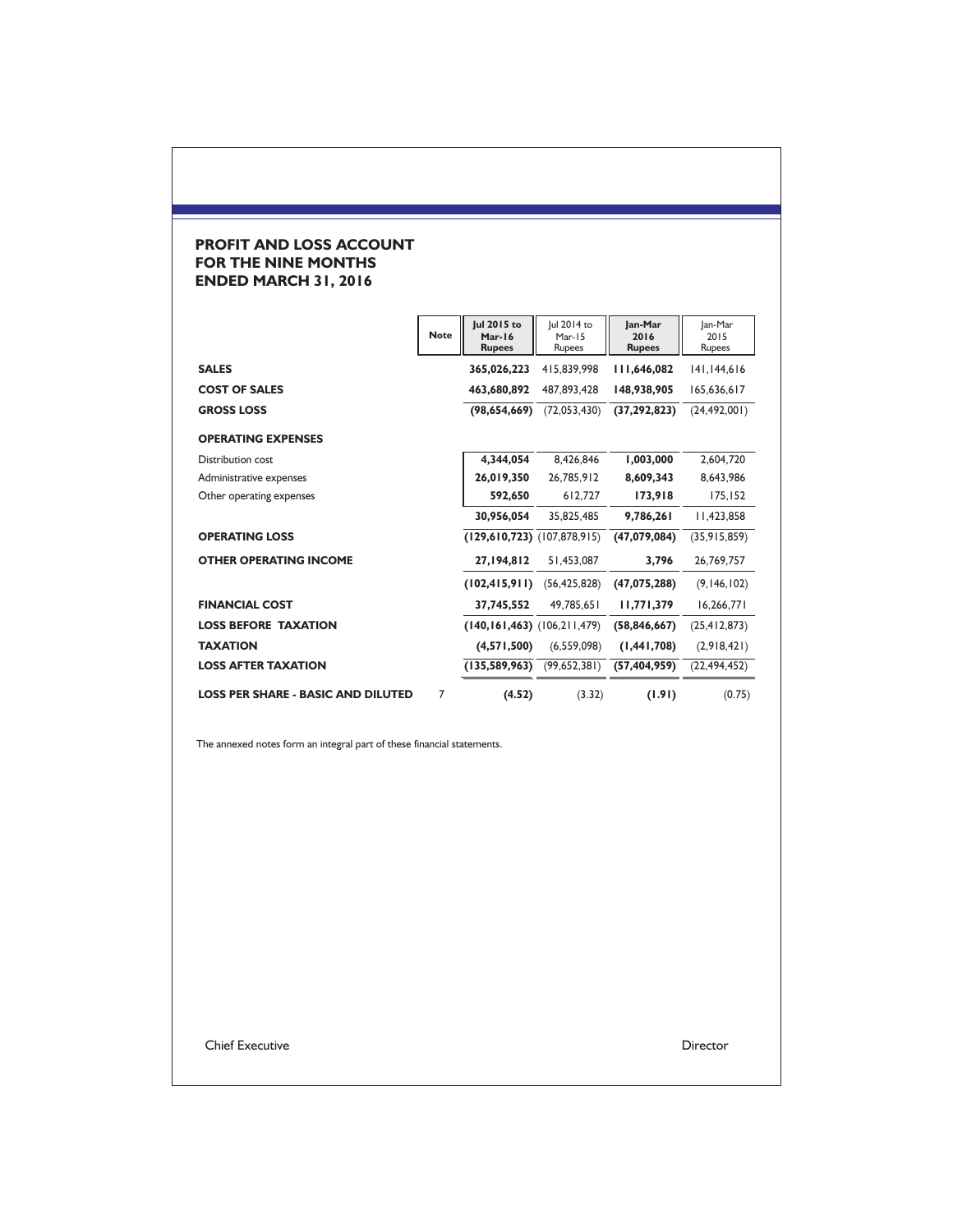| <b>CASH FLOW STATEMENT FOR</b><br>THE NINE MONTHS                                                                         |                                          |                                   |
|---------------------------------------------------------------------------------------------------------------------------|------------------------------------------|-----------------------------------|
| <b>ENDED MARCH 31, 2016</b>                                                                                               | Jul 2015 to<br>Mar 2016<br><b>Rupees</b> | Jul 2014 to<br>Mar 2015<br>Rupees |
| <b>CASH FLOW FROM OPERATING ACTIVITIES</b><br>Profit $/$ (Loss) for the period before taxation<br><b>Adjustments for:</b> | (140, 161, 463)                          | (106, 211, 479)                   |
| Depreciation on property, plant and equipment                                                                             | 30,376,350                               | 35,104,526                        |
| (Gain) / Loss on disposal of property, plant and equipment                                                                | (589, 774)                               | (25,863,433)                      |
| Amortization of interest free loans                                                                                       | (26, 228, 994)                           | (25, 586, 563)                    |
| Amortization of transaction cost                                                                                          | 1,071,429                                |                                   |
| Unwinding of discount                                                                                                     | 19,872,880                               | 4,780,165                         |
| Staff gratuity                                                                                                            | 10,752,311                               | I I,574,365                       |
| Financial cost                                                                                                            | 16,801,243                               | 45,005,486                        |
|                                                                                                                           | 52,055,444                               | 45,014,546                        |
| (Increase) / Decrease in current assets                                                                                   | (88, 106, 019)                           | (61, 196, 933)                    |
| Stores, spares and loose tools                                                                                            | 5,223,654                                | 2,660,609                         |
| Stock in trade                                                                                                            | 15,800,487                               | 8,389,204                         |
| <b>Trade debts</b>                                                                                                        | (5,755,905)                              | (30, 013, 792)                    |
| Loans and advances                                                                                                        | (769, 607)                               | (7,484,048)                       |
| Trade deposits and short term prepayments & other receivables                                                             | (794, 895)                               | 16,299,525                        |
|                                                                                                                           | 13,703,734                               | (10, 148, 503)                    |
| Increase / (Decrease) in current liabilities                                                                              |                                          |                                   |
| Trade and other payables                                                                                                  | 44,314,993                               | 18,788,410                        |
| Cash generated from operations                                                                                            | (30,087,291)                             | (52, 557, 026)                    |
| Financial charges paid                                                                                                    | (4, 170, 977)                            | (17,894,023)                      |
| Taxes paid                                                                                                                | (4,784,241)                              | (3,613,345)                       |
| Gratuity paid                                                                                                             | (5,218,002)                              | (4,385,216)                       |
| Net cash flow from operating activities                                                                                   | (14, 173, 220)<br>(44, 260, 511)         | (25,892,584)<br>(78, 449, 610)    |
| <b>CASH FLOW FROM INVESTING ACTIVITIES</b>                                                                                |                                          |                                   |
| Long term loans and advances                                                                                              | 677,500                                  | (457,088)                         |
| Sale proceeds of property, plant and equipment                                                                            | 645,000                                  | 33,748,207                        |
| Fixed capital expenditure                                                                                                 | (715, 930)                               | (499, 302)                        |
| Net cash flow from investing activities                                                                                   | 606,570                                  | 32,791,817                        |
| <b>CASH FLOW FROM FINANCING ACTIVITIES</b>                                                                                |                                          |                                   |
| Short term borrowings - secured                                                                                           | (13, 347, 666)                           | 22,049,943                        |
| Long term financing from commercial banks - Secured                                                                       |                                          | (1,000,000)                       |
| Long term loans from associated co.                                                                                       |                                          |                                   |
| Long term loans from directors                                                                                            | 46,059,001                               | 37,660,202                        |
| Dividend paid                                                                                                             |                                          |                                   |
| Net cash flow from financing activities                                                                                   | 32,711,335                               | 58,710,145                        |
| Net Increase in cash and bank balances                                                                                    | (10, 942, 606)                           | 13,052,352                        |
| Cash and bank balances at the beginning of the period<br>Cash and bank balances at the end of the period                  | 12,378,280<br>1,435,674                  | 1,902,343<br>14,954,697           |
|                                                                                                                           |                                          |                                   |
| The annexed notes form an integral part of these financial statements.                                                    |                                          |                                   |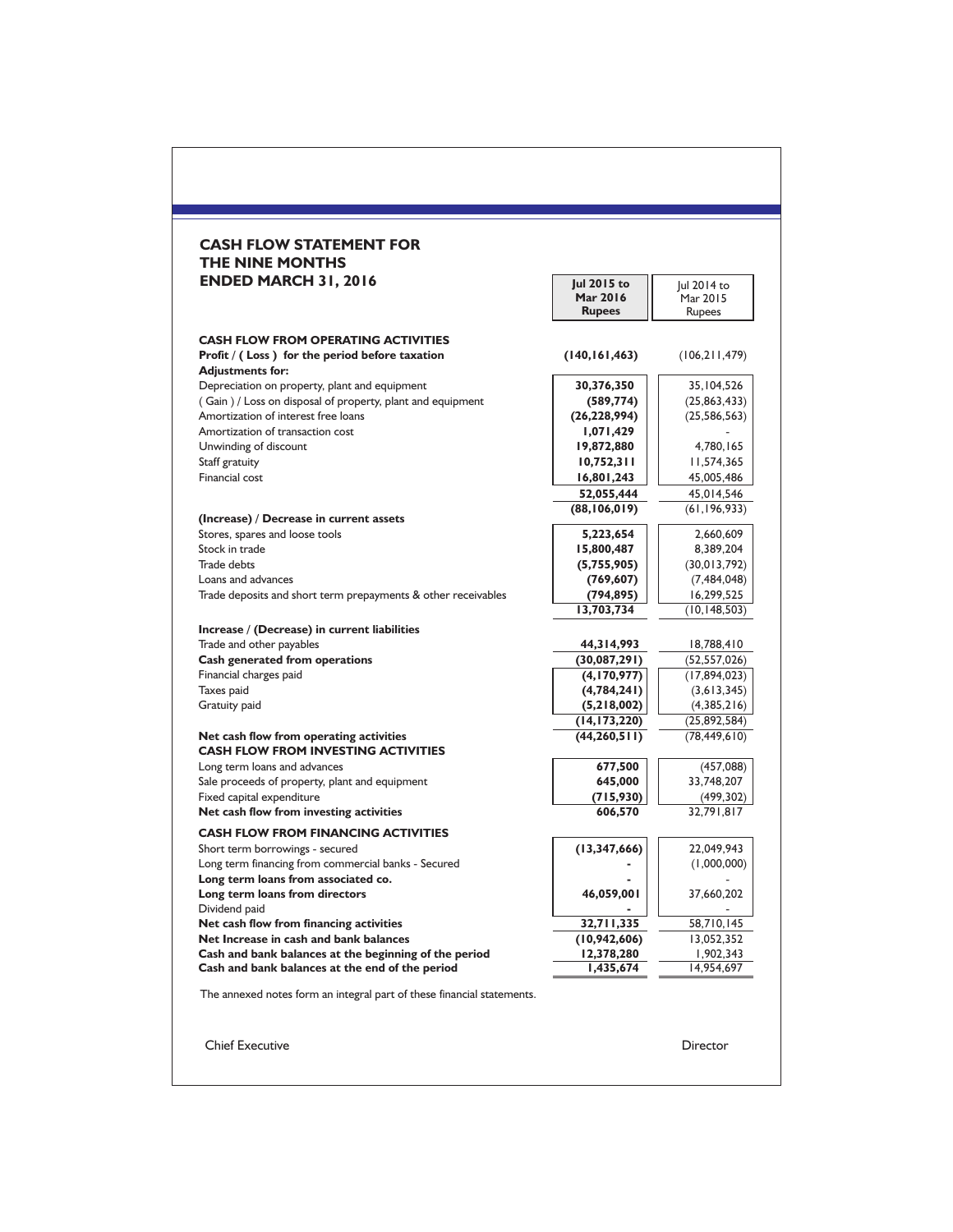#### **STATEMENT OF CHANGES IN EQUITY FOR THE NINE MONTHS ENDED**  $\Gamma$ **MARCH 31, 2016**

| <b>MARCH 31, 2016</b>                             | Paid-up                  | Unappropriated               | <b>Total</b>    |
|---------------------------------------------------|--------------------------|------------------------------|-----------------|
|                                                   | Capital<br><b>Rupees</b> | <b>Loss</b><br><b>Rupees</b> | <b>Rupees</b>   |
| Balance as at June 30, 2014                       | 300,011,200              | (592, 182, 052)              | (292, 170, 852) |
| Net loss for the nine months ended March 31, 2015 |                          | (99,652,381)                 | (99,652,381)    |
| Incremental depreciation - net of tax             |                          | 15.540.683                   | 15.540.683      |
| Balance as at March 31, 2015                      | 300,011,200              | (676, 293, 750)              | (376, 282, 550) |
| Balance as at June 30, 2015                       | 300.011.200              | (625, 212, 279)              | (325, 201, 079) |
| Net loss for the nine months ended March 31, 2016 |                          | (135, 589, 963)              | (135, 589, 963) |
| Incremental depreciation - net of tax             |                          | 10.554.942                   | 10.554.942      |
| Balance as at March 31, 2016                      | 300,011,200              | (750, 247, 300)              | (450,236,100)   |

The annexed notes form an integral part of these financial statements.

### **NOTES TO THE ACCOUNTS FOR THE NINE MONTHS ENDED MARCH 31, 2016**

- 1. These accounts have been prepared in accordance with the requirements of International Accounting Standard No. 34 "Interim Financial Reporting".
- 2. The accounts are being submitted to the shareholders as required by Section 245 of The Companies Ordinance, 1984.

3. The accounting policies adopted for the preparation of the accounts are the same as those of applied in the preparation of the preceding annual published financial statements of the company for the year ended June 30, 2015.

| $\epsilon$ |                                                      |       |                                 |                                |
|------------|------------------------------------------------------|-------|---------------------------------|--------------------------------|
|            |                                                      |       | March 31, 2016<br><b>Rupees</b> | June 30, 2015<br><b>Rupees</b> |
|            | <b>LONG TERM FINANCING FROM DIRECTORS- Unsecured</b> |       |                                 |                                |
|            | Interest free loan                                   | 4.1   | 121,798,146                     | 93,775,173                     |
|            | Interest bearing loan                                | 4.2   | 137,521,709                     | 135,087,289                    |
|            |                                                      |       | 259, 319, 855                   | 228,862,462                    |
|            |                                                      |       |                                 |                                |
|            | 4.1 Original Loan amounts                            | 4.1.1 | 297, 131, 223                   | 251,072,222                    |
|            | Less: Present Value Adjustment                       | 4.1.2 | 193,718,767                     | 167,489,773                    |
|            |                                                      |       | 103,412,456                     | 83,582,449                     |
|            | Add: Interest charged to profit and loss account     |       | 18,385,690                      | 10,192,724                     |
|            |                                                      |       | 121.798.146                     | 93,775,173                     |
|            |                                                      |       |                                 |                                |
|            | 4.2 Original Loan amounts                            |       | 140,000,000                     | 140,000,000                    |
|            | Less: Present Value Adjustment                       |       | 5,180,528                       | 5,180,528                      |
|            |                                                      |       | 134,819,472                     | 134,819,472                    |
|            | Add: Interest charged to profit and loss account     |       | 2,702,237                       | 267,817                        |
|            |                                                      |       | 137,521,709                     | 135,087,289                    |
|            |                                                      |       |                                 |                                |
|            |                                                      |       |                                 |                                |
|            |                                                      |       |                                 |                                |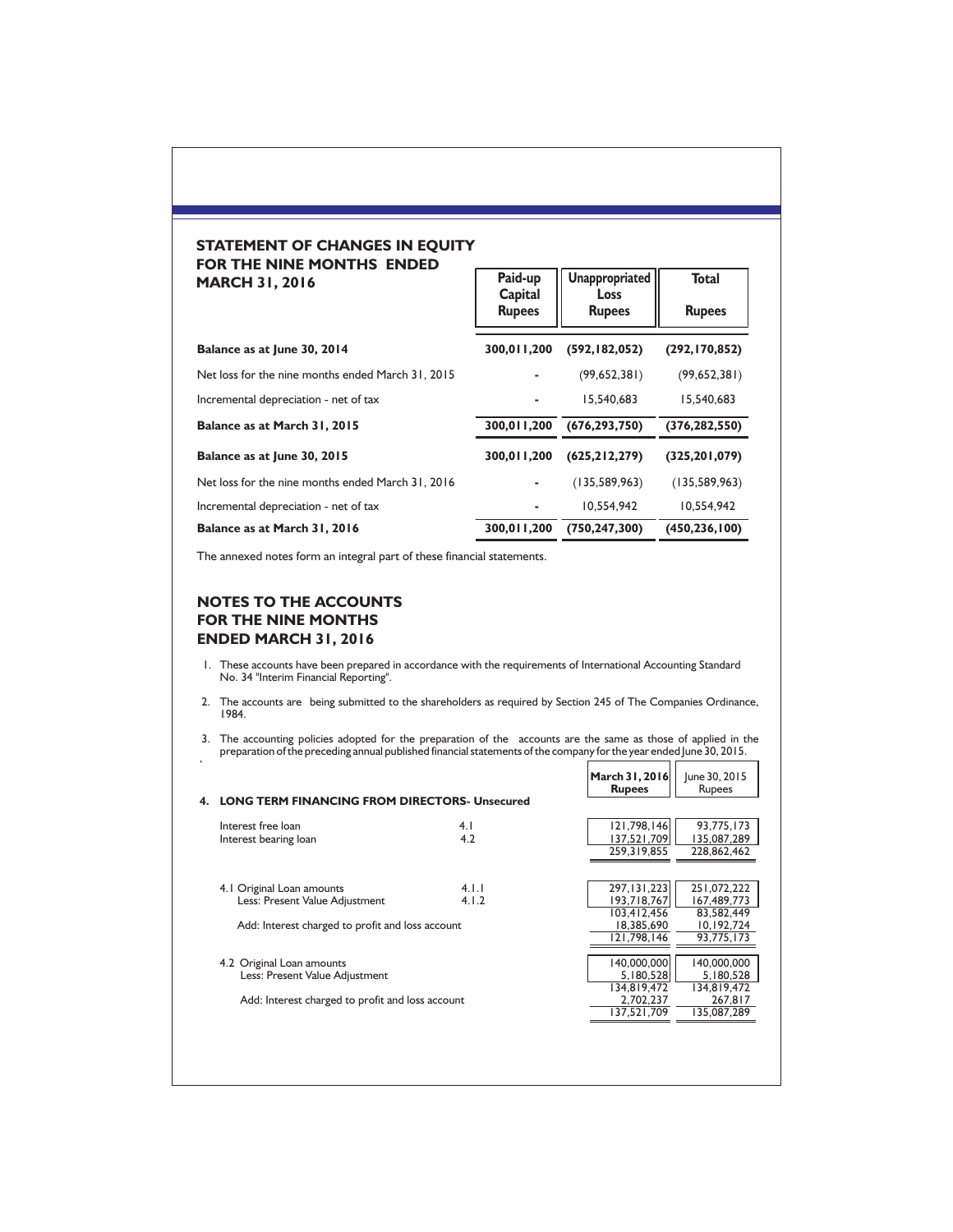| 4.1.1 These interest free loans have been measured at amortized cost in accordance with International Accounting<br>Standard 39, Financial Instrument: Recognition and Measurement, and has been discounted using the weighted<br>average interest rate ranging 18.06% to 11.64%.<br>4.1.2 The long term loan has been measured at amortized cost in accordance with International Accounting Standard<br>39, Financial Instrument: Recognition and Measurement, and has been discounted using the weighted average<br>interest rate i.e., 8.06% less cost of fund of the bank i.e., 5.65%. |                                          |                                      |
|---------------------------------------------------------------------------------------------------------------------------------------------------------------------------------------------------------------------------------------------------------------------------------------------------------------------------------------------------------------------------------------------------------------------------------------------------------------------------------------------------------------------------------------------------------------------------------------------|------------------------------------------|--------------------------------------|
| 5. CONTINGENCIES AND COMMITMENTS<br><b>5.1 Contingencies</b>                                                                                                                                                                                                                                                                                                                                                                                                                                                                                                                                |                                          |                                      |
| There have been no change in contingencies since the last audited financial statements.                                                                                                                                                                                                                                                                                                                                                                                                                                                                                                     |                                          |                                      |
|                                                                                                                                                                                                                                                                                                                                                                                                                                                                                                                                                                                             | Jul 2015 to<br>Mar 2016<br><b>Rupees</b> | Jul 2014 to<br>Mar 2015<br>Rupees    |
| 6. Following is the cost of fixed assets that have been added / disposed off during the nine months ended:                                                                                                                                                                                                                                                                                                                                                                                                                                                                                  |                                          |                                      |
| Additions in fixed assets<br>Deletions in fixed assets                                                                                                                                                                                                                                                                                                                                                                                                                                                                                                                                      | 715,930<br>(707, 057)                    | 499,302<br>12,521,548                |
| 7. EARNING PER SHARE - BASIC AND DILUTED<br>Loss after tax<br>Weighted average number of ordinary shares<br>Earning per share - Basic                                                                                                                                                                                                                                                                                                                                                                                                                                                       | (135, 589, 963)<br>30,001,120<br>(4.52)  | (99,652,381)<br>30,001,120<br>(3.32) |
| 8. DATE OF AUTHORISATION<br>These accounts have been approved by the Board of directors on April 27, 2016.                                                                                                                                                                                                                                                                                                                                                                                                                                                                                  |                                          |                                      |
| 9. COMPARITIVE FIGURES<br>have been rearranged wherever necessary, for the purpose of comparison.<br>have been rounded off to the nearest rupee.                                                                                                                                                                                                                                                                                                                                                                                                                                            |                                          |                                      |
|                                                                                                                                                                                                                                                                                                                                                                                                                                                                                                                                                                                             |                                          |                                      |
|                                                                                                                                                                                                                                                                                                                                                                                                                                                                                                                                                                                             |                                          |                                      |
|                                                                                                                                                                                                                                                                                                                                                                                                                                                                                                                                                                                             |                                          |                                      |
|                                                                                                                                                                                                                                                                                                                                                                                                                                                                                                                                                                                             |                                          |                                      |
|                                                                                                                                                                                                                                                                                                                                                                                                                                                                                                                                                                                             |                                          |                                      |
|                                                                                                                                                                                                                                                                                                                                                                                                                                                                                                                                                                                             |                                          |                                      |
| <b>Chief Executive</b>                                                                                                                                                                                                                                                                                                                                                                                                                                                                                                                                                                      |                                          | Director                             |